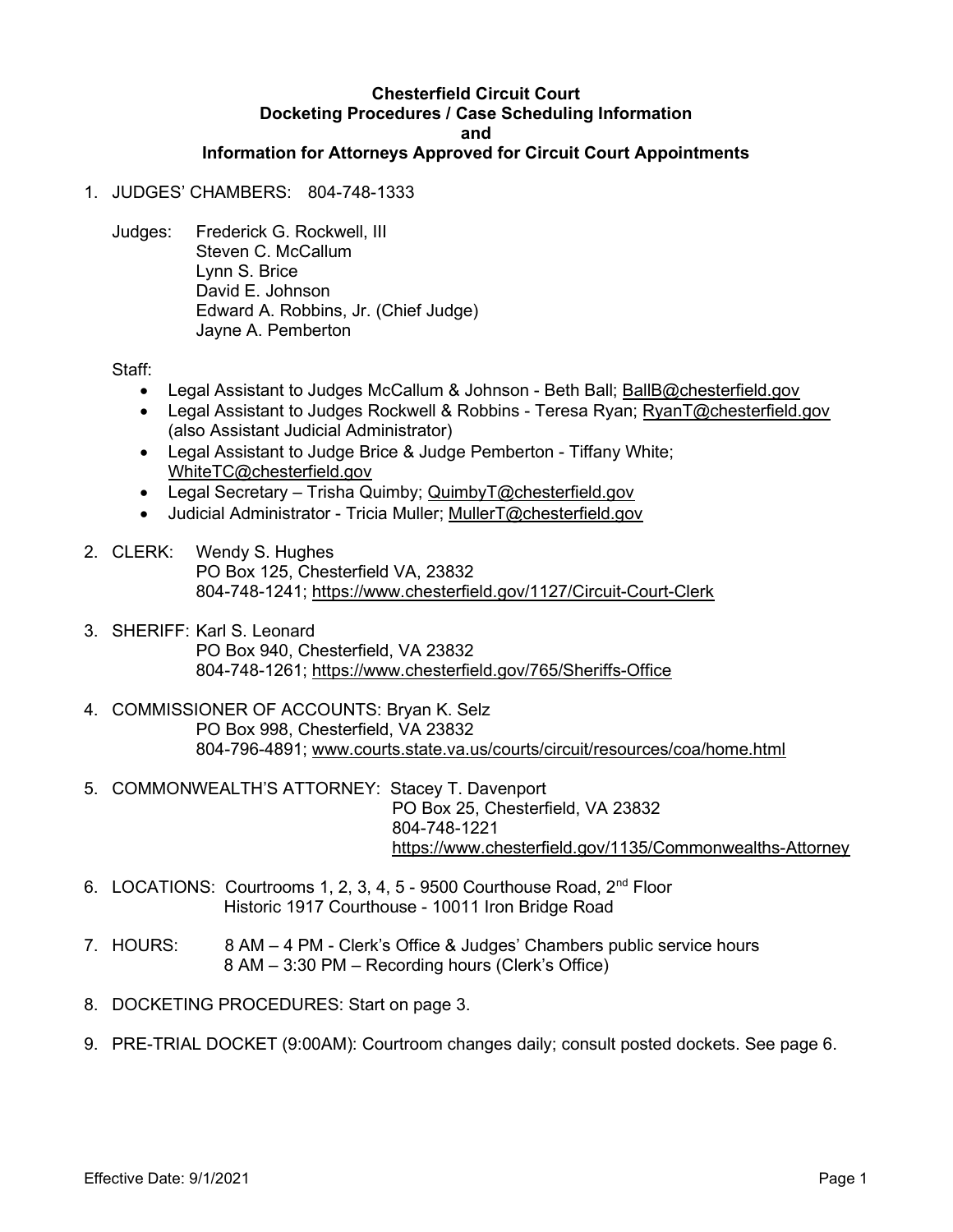- 10. MOTIONS FOR REMOTE APPEARANCE: A written motion must be filed with the Clerk's Office. Use of the Court's template form is preferred to facilitate processing; however, at a minimum, motions must contain all information requested on the form. A copy is attached for reference.
- 11. EX PARTE MOTIONS IN CRIMINAL PROCEEDINGS: A written motion must be filed with the Clerk's Office. If a hearing is authorized, contact the Legal Assistant for scheduling. See below for information on criminal scheduling.
- 12. COURTROOM DISPLAY TECHNOLOGY: All courtrooms have one document camera and are equipped with audio/visual (A/V) screen-sharing display technology accessible via one of the following mechanisms:
	- a. HDMI cable.
	- b. "ClickShare" wireless presentation system. To access ClickShare in the courtroom, devices must have either HDMI cable connectivity or have downloaded the ClickShare app.
	- c. "Digitalinx Secure Adapter Ring (DL-AR)." The DL-AR allows a single HDMI cable to accommodate many, but not all, popular devices. One adapter ring is in each courtroom.

The Court does NOT provide computers, laptops, tablets, or any other device necessary for the presentation of digital evidence by parties. The Court is NOT responsible for ensuring connectivity of your device to the courtroom display technology; attorneys/parties shall be responsible for ensuring operation and compatibility of their equipment with courtroom display technology. Testing prior to trial date is encouraged; attorneys should utilize the attorney workroom before requesting use of a vacant courtroom (room #2141, main courthouse, second floor; see Sheriff's Office for access). Please note, court staff may not be able to accommodate short-notice requests for technical assistance with courtroom technology.

13. INFORMATION FOR ATTORNEYS APPROVED FOR COURT APPOINTMENT / ELECTRONIC VOUCHER PAYMENT SYSTEM: See Page 6.

Attachment:

• Motion for Remote Hearing form.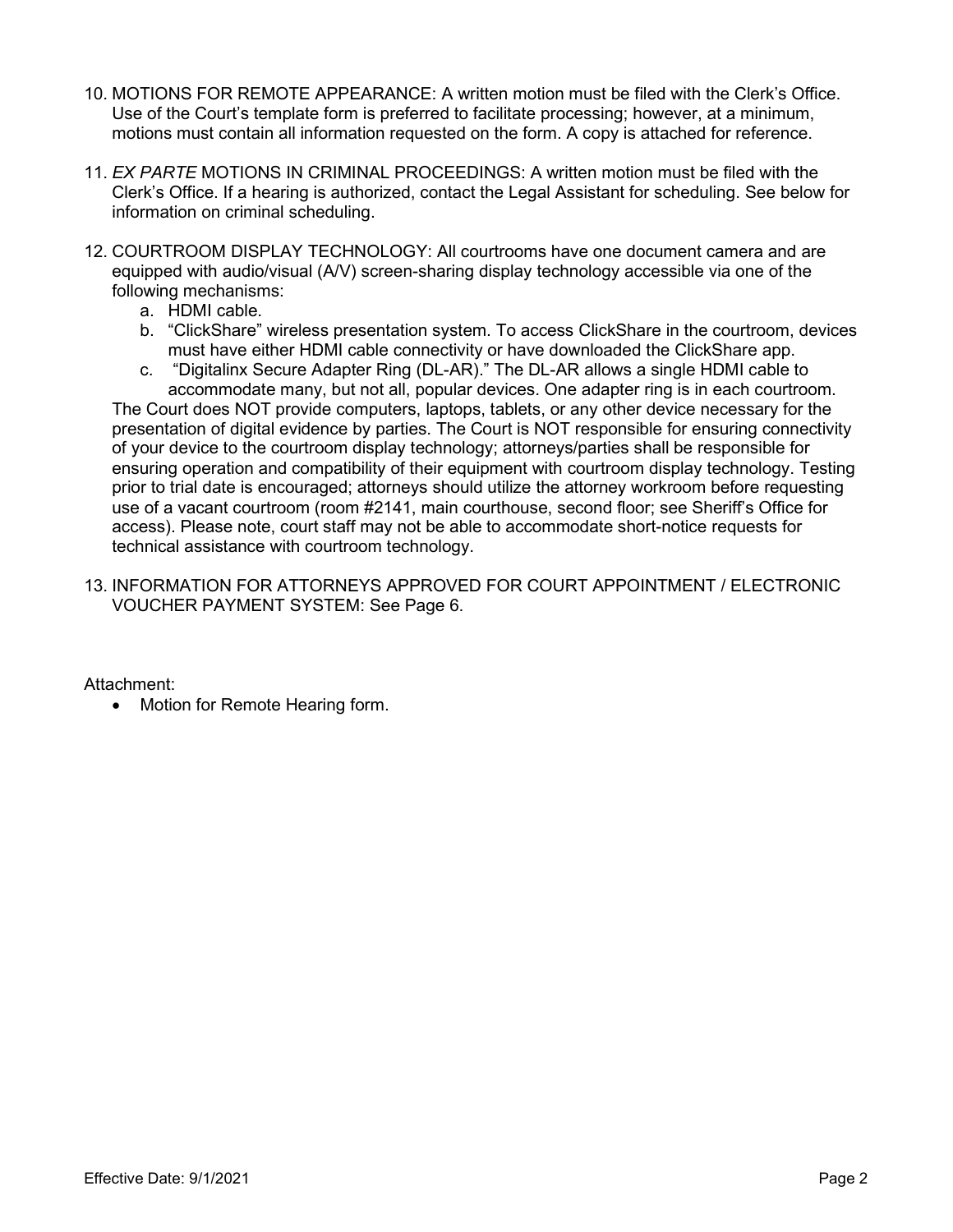# DOCKET CALL

It is strongly encouraged to pre-set both civil and criminal cases rather than waiting for docket call. All hearings must be scheduled in advance, except in emergency situations. Prior to setting the date, the attorney or *pro se* litigant should clear available dates with other attorneys or parties in the case.

- To set a case for trial in a civil matter, the attorney should call or email the assigned Judge's Legal Assistant.
- Criminal matters are pre-set in the Commonwealth's Attorney's Office by orders endorsed by defense counsel or *pro se* defendant. Matters shall be set within the same term or otherwise docketed for a hearing prior to the term ending.

If attorneys/parties do attend docket call to schedule a trial date, criminal docket call is held at 9:30 AM on the Tuesday following the 3<sup>rd</sup> Monday in January and the 3<sup>rd</sup> Monday in March, May, July, September, and November. Civil docket call is held on designated afternoons (2:00 PM J&DR appeals, 2:30 PM GD appeals and general civil) on the "duty" docket for the presiding judge's assigned cases. If attorneys or pro se parties in civil cases fail to appear for docket call, it may result in the dismissal of civil cases.

 When setting a case for trial, the attorney should know the case number, style of case, and whether a jury is requested. Trial dates for civil cases may be set by either lawyer as long as they have good dates (or avoid dates) for the other side.

 When scheduling civil cases by phone, email, or at docket call, a confirmation letter ("notice of hearing") must be mailed to all parties within 10 business days of scheduling, with a copy to the Court. The confirmation letter must state the trial date, time, and whether trial will be by jury or non-jury. Note, the Historic 1917 Courthouse may be used for some civil matters; please pay careful attention to the location of the hearing and expressly include that location in the notice of hearing.

 In criminal cases not pre-set with the Commonwealth's Attorney, defense counsel and defendants out on bail must appear for docket call.

## CIVIL SCHEDULING

- Trials: Cases should be set by telephone or email through the Legal Assistant, once mutually agreeable dates are obtained by counsel. Once the moving party sets the trial date, they must send a notice of trial to opposing counsel/party stating the trial date(s) and time, copying the Court. Because of the limited number of trial days, the Court sets several cases for trial each day. Experience has shown that many cases go off the docket before the trial date due to settlements or continuances. On the rare occasion that more than one case remains on the docket, the Court must then continue some cases.
- $\bullet$  In any matters that require more than two hours or involve a *pro se* party, a pre-trial conference may be required.
- Matters in which the moving party has not issued service cannot be scheduled on the docket until service is complete and 21 days has passed, unless otherwise agreed upon by opposing counsel or provided by statute.
- Garnishments, civil restricted licenses (OLPs), restoration of firearms, concealed handgun permit (CHP) denial appeals and show causes, expungements, and celebrate rites of marriage will be set by the Clerk's Office on the presiding judge's duty docket at 8:30 AM or as designated by the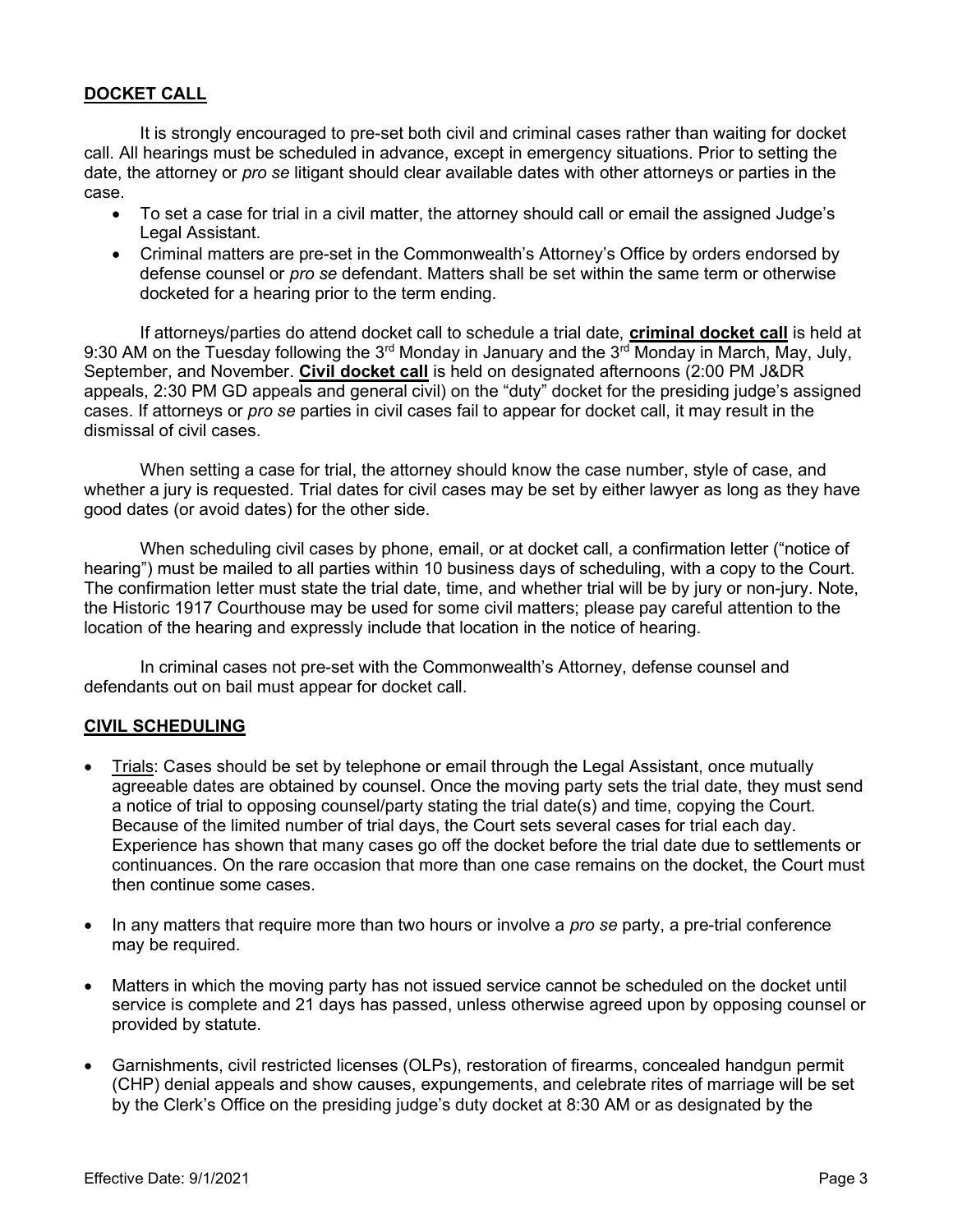presiding judge. Emergency hearing requests, injunctions, petitions to stop a foreclosure, administrative appeals, appeals on denial to vote, interpleaders, and motions to reconsider will be set by the judge's legal assistant on the presiding judge's duty docket at 10:00 AM or as designated by the judge. Protective orders must be expedited and will be scheduled on any available docket.

- All other civil motions: Absent leave of Court, motions will be individually docketed. Motions are held on a first-come, first-served basis on the docket. These cases should also be set by telephone or email through the Legal Assistant, once mutually agreeable dates are obtained by counsel and the proper motion is filed with the Clerk's Office. All motions should inform the Court whether the moving party intends to present any testimony concerning that motion.
- Plaintiff will submit an agreed and fully endorsed pre-trial scheduling order within ten (10) calendar days of setting the trial date. All exhibits which a party intends to offer into evidence at trial during their case in chief must be filed with the Clerk not later than ten (10) days prior to trial. Additionally, in domestic cases involving support matters; income and expense worksheets, applicable guidelines worksheets and supporting documents must also be filed ten (10) days prior to trial.

## CRIMINAL SCHEDULING

- EVERY REQUEST MUST BE PROPERLY FILED AS A WRITTEN MOTION through the Clerk's Office (attorney and pro se). Dates for hearings on motions must be obtained from the Commonwealth's Attorney's Office. For judicial consideration, an endorsed order setting the hearing must be submitted to the Clerk's Office with a copy of the motion attached.
- Attorneys requesting the appointment of a court reporter to transcribe the defendant's preliminary hearing must submit through the Clerk's Office a motion and an endorsed order, both detailing in which District Court the preliminary hearing is to be heard and the hearing date and time.
- Continuances will be granted in the Court's discretion for good cause shown (see continuance policy).
- For proper docket control, in the event of an agreed disposition by plea, the Court requires cases that are set for trial by jury be advanced on the docket for disposition. A written motion is required.

## CONTINUANCE POLICY

Procedure to Continue a Trial Date:

- 1. Notice. All requests for continuances of a trial date must be made by written motion and in as far in advance of the trial date as possible. All requests must be properly filed through the Clerk's Office and properly noticed for a hearing. If a hearing is required, it will need to be scheduled based on the above requirements for civil and criminal matters.
	- The motion to continue the trial must fully state the good cause in support of the motion and must include the number of previous continuances.
- 2. Good Cause. Continuances will be granted in the Court's discretion for good cause shown. The following, by way of example, may not be considered as good cause:
	- All parties have agreed to the continuance.
	- This is the first continuance request.
	- The other party has been granted a continuance before.
	- The case is close to resolved or will be if a continuance is granted.
	- Counsel is unprepared for trial.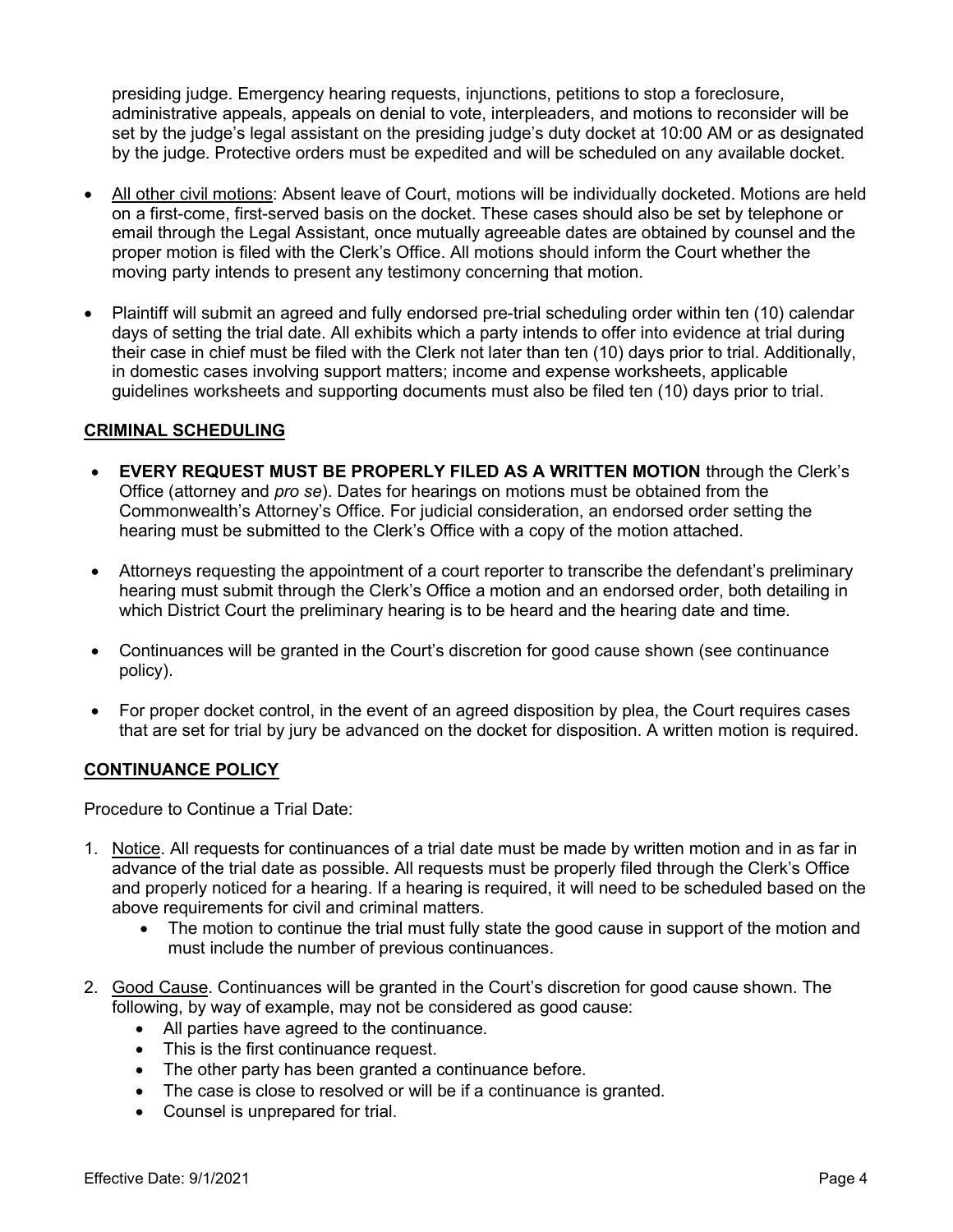- After the trial is set a witness (subpoenaed or not) advises they are unavailable on that date. Counsel is expected to have witnesses' available dates prior to setting the trial.
- 3. Court Order.
	- Civil:
		- In cases where a continuance of trial is granted, counsel shall prepare and submit an endorsed order at the hearing for the Continuance. The order shall state upon whose request the continuance is granted; the date from which the trial is being continued; the new trial date; and other such terms as the Court may require.

Criminal:

 In cases where a motion is filed, the Commonwealth's Attorney's Office will prepare a scheduling order and submit the motion and order to the Clerk's Office for judicial consideration. If the motion is denied, parties will be notified by the Commonwealth's Attorney's Office.

## OTHER NOTES

#### Filings

Filings are accepted by the Clerk's Office via mail, courier, and hand-delivery only. At this time, the Court does not have e-filing capabilities. Unless operating under a declaration of judicial emergency pursuant to Va. Code § 17.1-330, the Court does not accept case-related filings via email or fax. The public service hours of both the Clerk's Office and Judges' Chambers are 8 AM – 4 PM.

- All orders, motions, notices, pleadings, exhibits, or any other type of case-related filing must be filed in the Clerk's Office. Effective December 1, 2015, all case-related filings are scanned into the Circuit Imaging System (CIS) for electronic access by authorized parties.
- No orders, motions, notices, pleadings, exhibits, or any other type of case-related filing will be accepted by the Judges' Chambers even on the day of the hearing. All case-related correspondence or documents sent or delivered directly to Judges will be re-directed to the Circuit Court Clerk's Office for proper filing with the case and may result in delays in processing.
- All orders submitted for entry must be original orders with original signatures.
- As noted above, no fax or email filings are accepted by the Clerk's Office unless the Court is operating under a declaration of judicial emergency.
- If courtesy copies are directed to the Judges' Chambers, these will be accepted but need to be clearly marked as such. Marked copies delivered to the Judges' Chambers are not substitutions for proper filing in the Clerk's Office and are not considered filed.
- For all civil and criminal restricted operators' license requests, DMV transcripts should be filed in the Clerk's Office with the petition or motion.

#### Technology-Related

- For requests to duplicate non-sealed digital evidence/records to include subpoena returns, DVD, CD, thumb- or flash-drive, or other form of digital storage device, a written motion must be filed in the Clerk's Office for judicial consideration. A Clerk's fee may apply for duplication supplies and services.
- Motions for remote appearance. See page 1.
- Courtroom display technology. See page 2.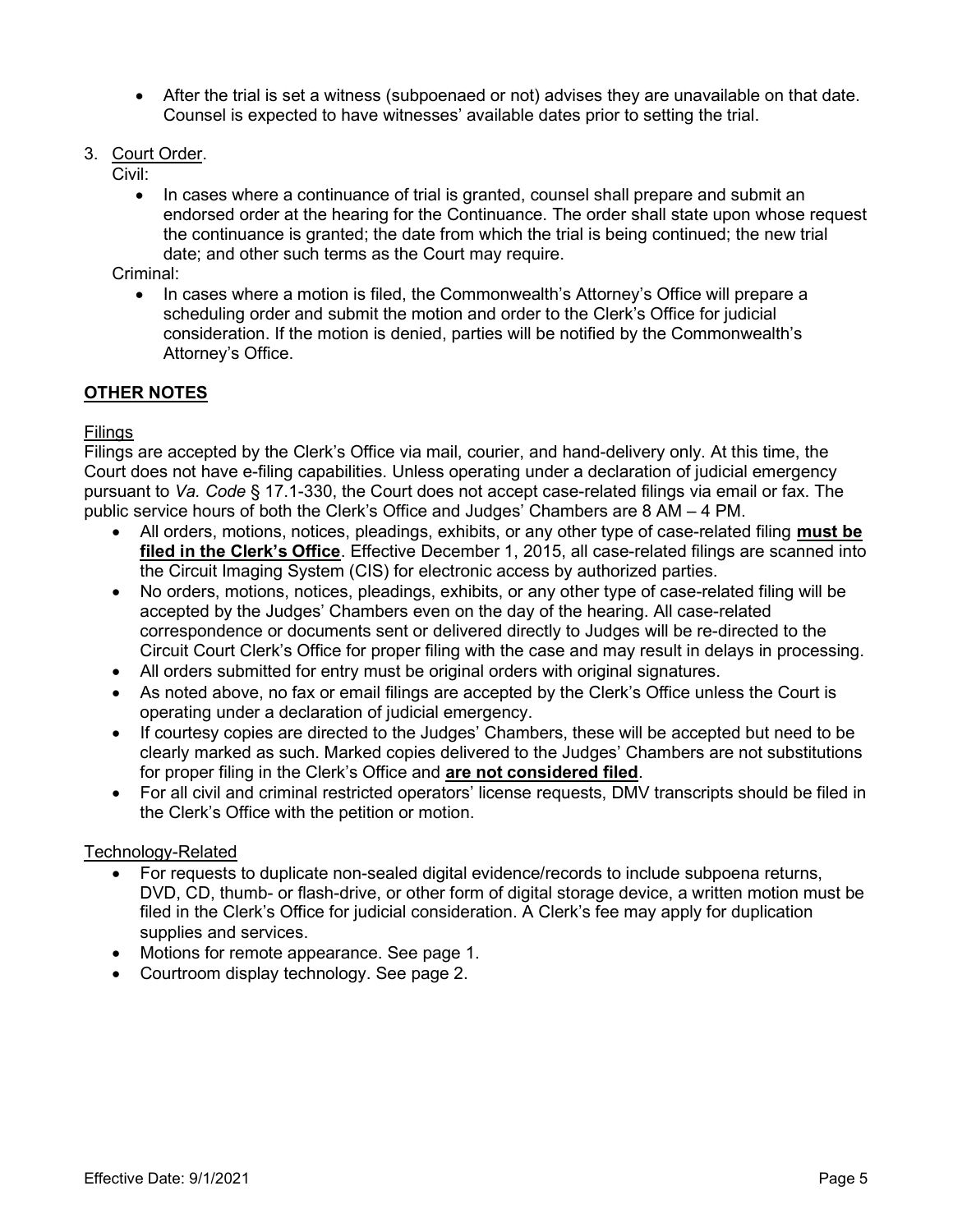## INFORMATION FOR ATTORNEYS APPROVED FOR COURT APPOINTMENT / ELECTRONIC VOUCHER PAYMENT SYSTEM

# Duty Attorney Rotation / Video Pre-Trial ("VP") Docket

Please refer to the current version of the Chart of Allowances on the Supreme Court of Virginia's website at http://www.courts.state.va.us/courtadmin/aoc/fiscal/home.html. This resource provides a list of the fees and expenses to be paid from the Criminal Fund and applies to all requests for payment submitted to the Office of the Executive Secretary (OES) of the Supreme Court of Virginia (SCV) including but not limited to requests for payment submitted by special justices, guardians ad litem, interpreters, mediators, court-appointed counsel, court-appointed experts, substitute judges, retired judges, and others.

- It is Chesterfield Circuit Court policy that those on the appointment list continue as counsel of record through any appeals from the Circuit Court.
- Circuit pre-trials are heard daily at 9:00 AM and 9:30 AM; check the video docket display system or posted paper docket board for pre-trial courtroom assignment and docket. Note, the assigned courtroom changes daily and is subject to change on short notice.
- Come prepared with business cards and your calendar/device for scheduling.
- Due to the number of attorneys on the Circuit Duty/VP list and holidays, dates are assigned approximately every 1.5 terms. All dates are distributed among approved attorneys on a rotating and equal basis.
- If you have been assigned a pre-trial duty date by the Court and cannot be present on that date, you are responsible for making any necessary arrangements for someone to fill in for you from among the approved attorneys. Please notify Judges' Chambers (748-1333) of any changes made. If there is an emergency, please notify Chambers, and we will attempt to assist with coverage arrangements.
- Please note, the Chesterfield General District and J&DR District Courts maintain separate attorney appointment lists. Contact the respective Clerk's Offices directly for information.

## Information Regarding Payment

- Effective 7/1/2018, the Supreme Court added language to the Chart of Allowances requiring that "time shall be recorded in increments not greater than .10 hour (6 minutes)." In order to ensure full, fair, and timely compensation, it is important that bills and fee waiver requests are sufficiently detailed and time recorded to the nearest one-tenth of an hour.
- Effective 10/6/2020, in keeping with the Virginia Supreme Court budget standard for judicial mileage reimbursement, travel of 25 miles or less (one way and per occurrence) will not be approved for reimbursement on court-appointed attorney vouchers. If mileage within the excluded parameter is submitted, the voucher will be rejected and returned for modification.
- Copies of charge information (probation violation, etc.) will be provided to the court-appointed attorney in the courtroom during the pretrial hearing.
- If handling state and county charges for a defendant, file separate Lists of Allowances for payment purposes. State charges must be submitted via the Electronic Voucher Payment System, and county/local charges must be submitted on a paper form DC-40; see next section.
- Attorneys are requested to file Lists of Allowances in a timely manner at the District Court level to ensure proper processing and timely payment in the Circuit Court.

## Electronic Voucher Payment System

Effective 4/30/2019, the Chesterfield Circuit Court requires use of the Supreme Court of Virginia's Electronic Voucher Payment System (EVPS) for online submission of the DC-40 (List of Allowances) by